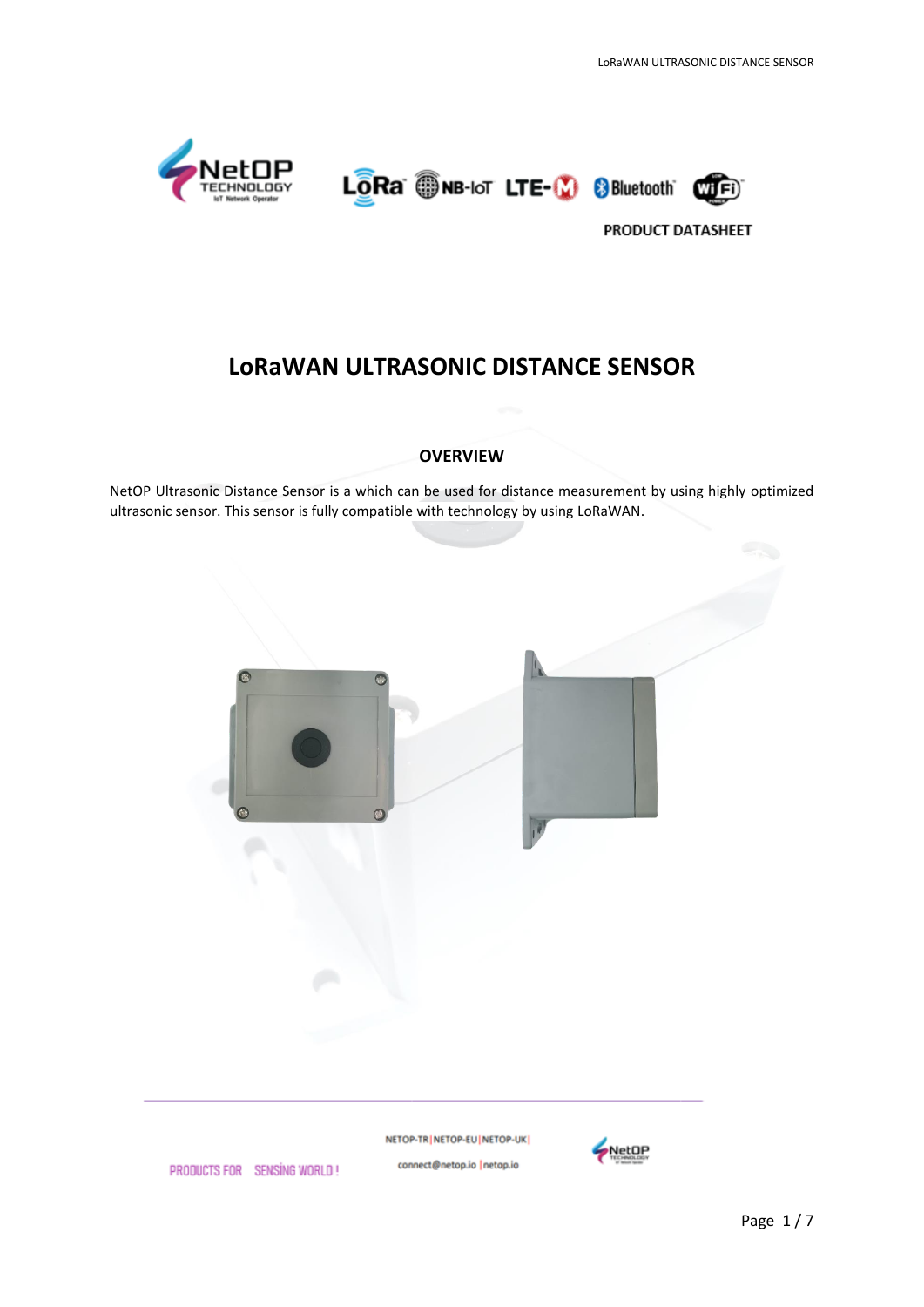

#### **TECHNICAL DRAWING**

### **Heavy Duty Enclosure**



NETOP-TR | NETOP-EU | NETOP-UK |

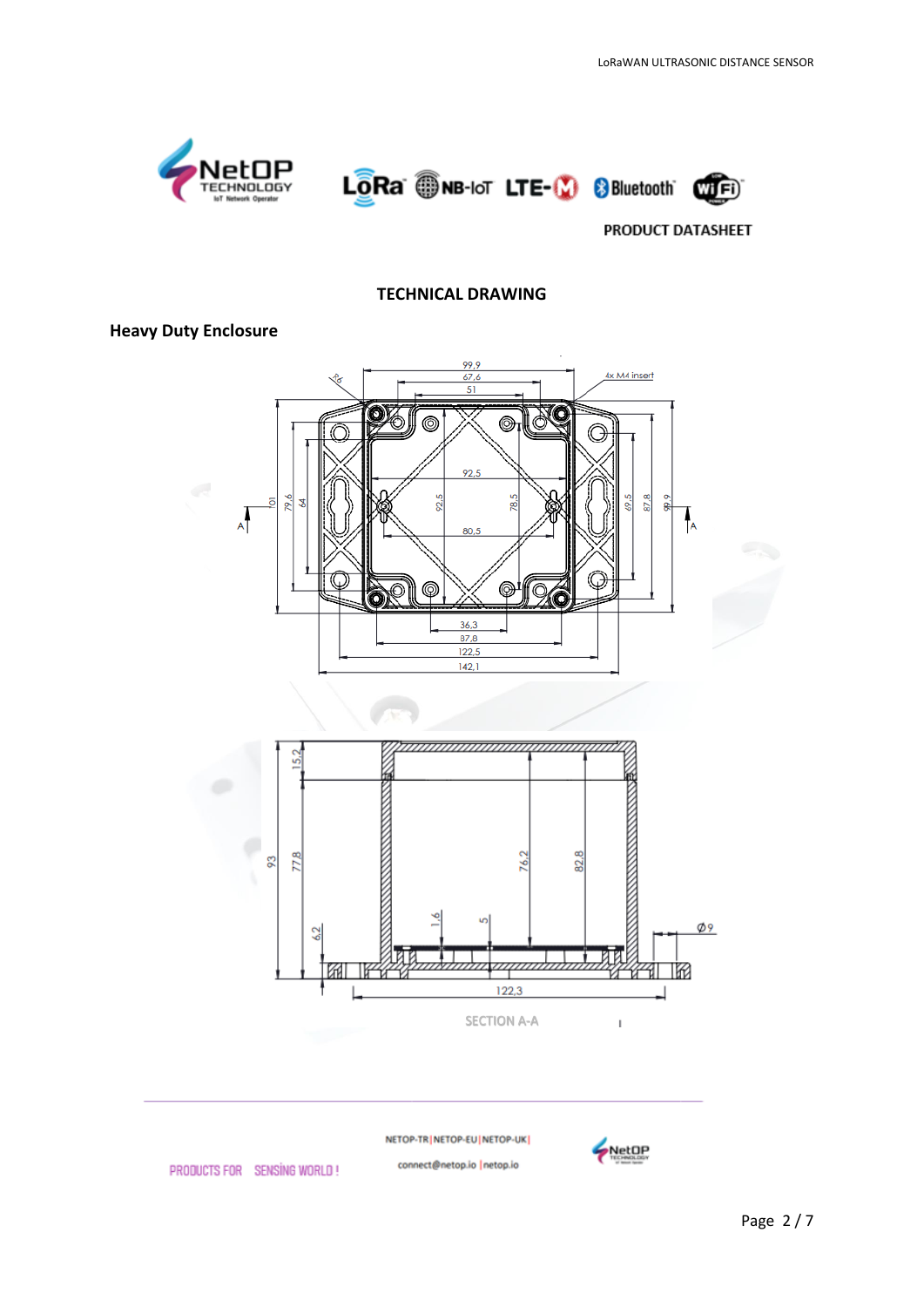





## **KEY FEATURES**

Real Plug & Play Easy to mount & install Compatible with LoRaWAN™ specification Maintenance free Secure communication (AES-128) Ultra -Low Power Consumption Certificate: LoRaWAN™

# **COMMUNICATION SPECS**

Compatible with LoRaWAN Specification 1.0.3

The sensor uses Low Power Wide Area Network-LPWAN technology (LoRa) for connectivity

Compliant with Low and High Frequencies (AS923, AU915, CN470, CN779, EU433, EU868, IN865, KR920, RU864, US915 MHz ISM bands)

Supports High power and Low power LoRa RF applications: - Up to +22 dBm at US915 and AU915, - Up to +14 dBm elsewhere

Ultra -low power consumption. Excellent long-term stability.

170 dB maximum link budget

Radio Performance: High RX sensitivity down to -148 dBm

Full ADR, OTAA and ABP support

Long range wireless data transmission

PRODUCTS FOR SENSING WORLD!

NETOP-TRINETOP-EUINETOP-UK

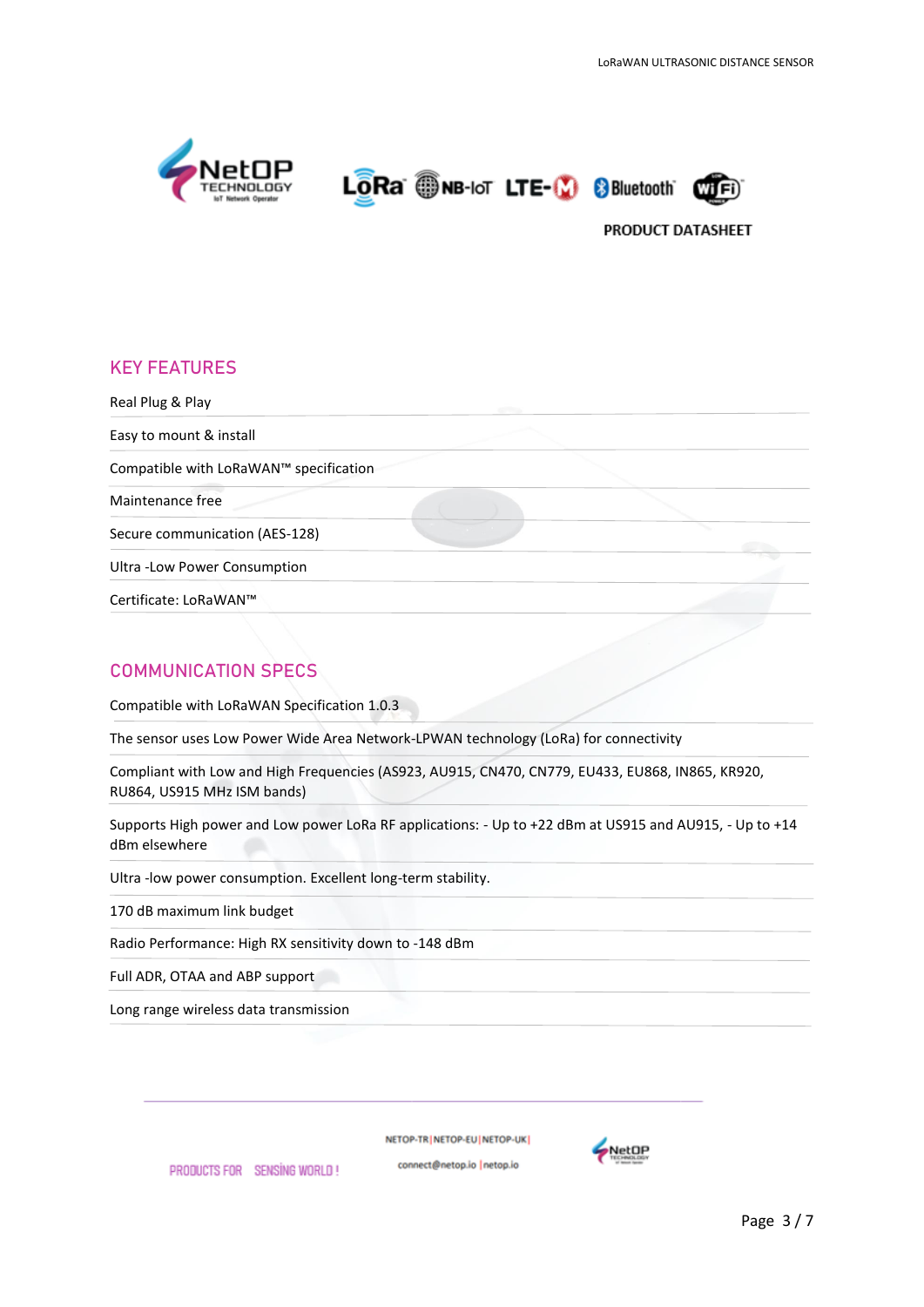

# **MECHANICS**

Housing: ABS (IP65 or higher)

Dimensions: 142 x 100 x 93mm

Operating Temperature: -40°C to 85°C

### **POWER SUPLY**

AA Battery 3.6 V Li-SOCI2-Saft LS 14500

#### **INDICATORS**

Status LED (on board)

## **ULTRASONIC DISTANCE SENSOR SPECIFICATIONS**

Detection range:15-300 cm

Accuracy: ± 1 cm

# **CERTIFICATIONS & RELIABILITY**

PRODUCTS FOR SENSING WORLD!

EN 60950-1;2006/A2:2013

ETSI EN 301 489-17 V3.1.1(2017-02)

EN 55032:2015

NETOP-TR NETOP-EU NETOP-UK

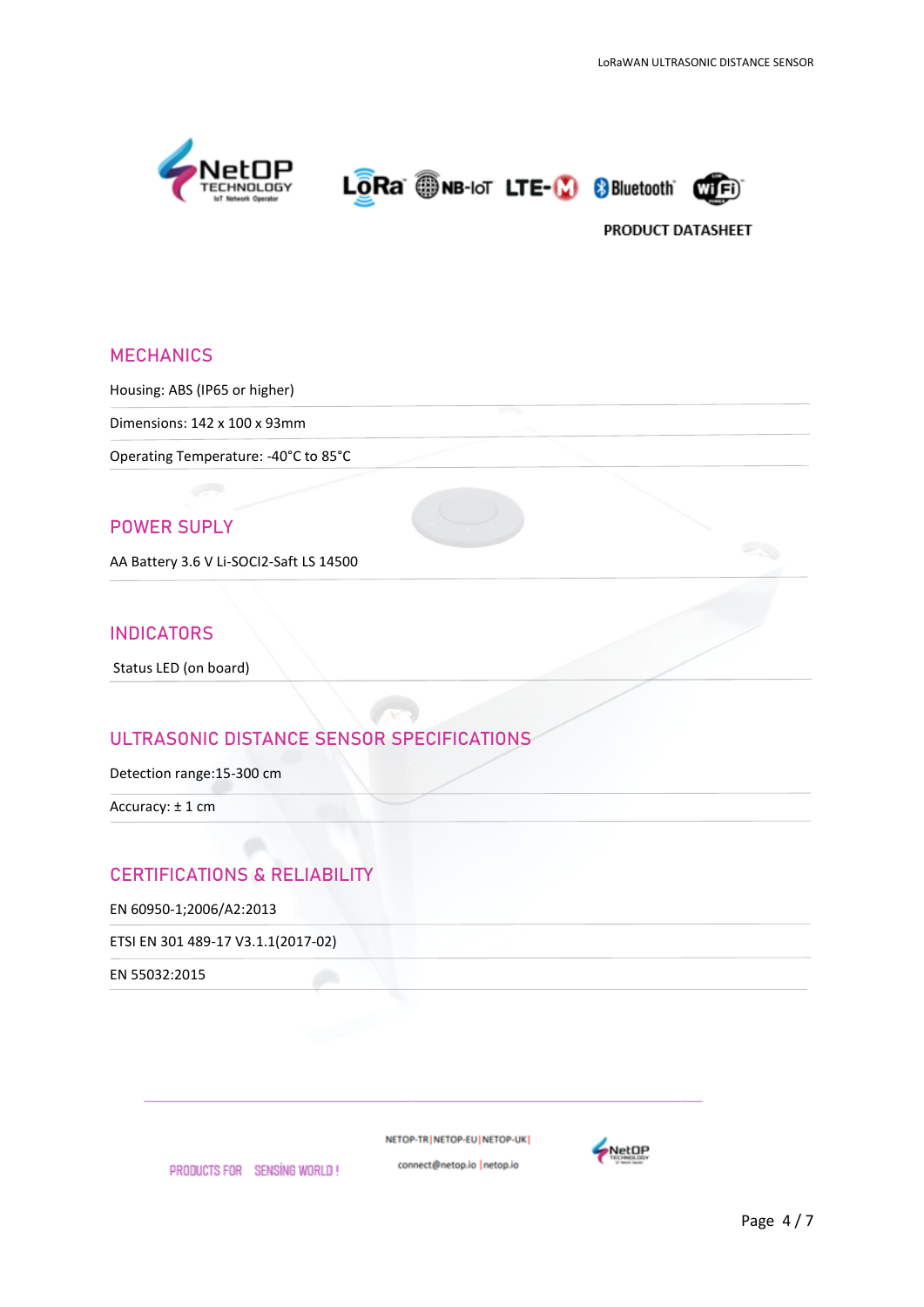





# **LoRaWAN FRAME FORMAT**

Standard packet size: 24 Bytes

00-01-02-03-04-05-06-07-08-09-10-11-12-13-14-15-16-17-18-19-20-21-22-23

1 byte: Connection Type(1->LoRaWAN)

### **INFORMATION**

012345678: Device ID

|1|: İndicates the type of connection the device uses.

NETOP-TR | NETOP-EU | NETOP-UK |



PRODUCTS FOR SENSING WORLD!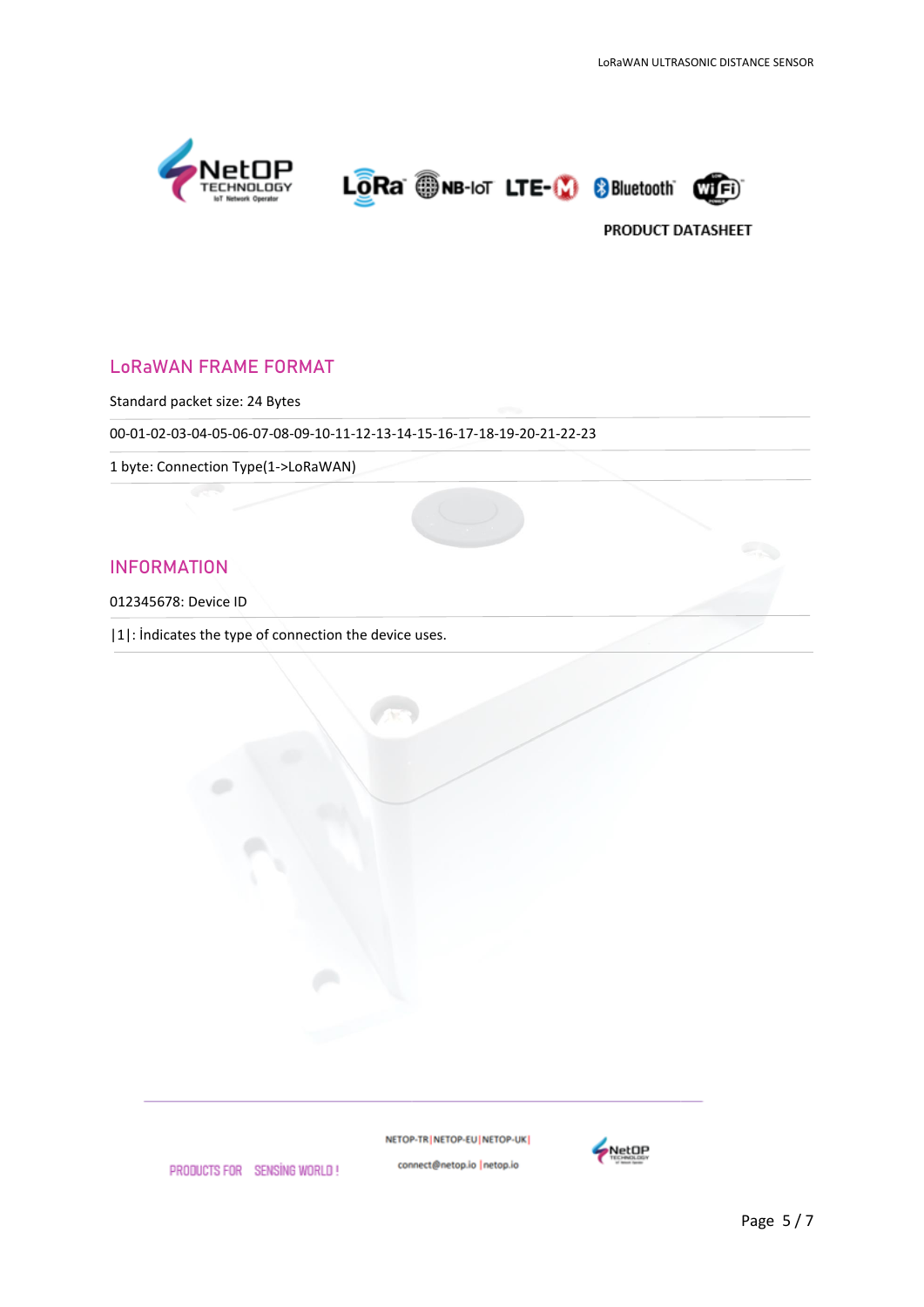





# **LoRaWAN ULTRASONIC DISTANCE PROTOCOL**

#### 01-17-01-23-YY-YY-YY-YY-YY-YY-YY-YY-YY-YY-YY-YY-YY-01-2C-25-01-12-0D-EF

01: Selected Slot (1 byte)

17: Ultrasonic Distance Sensor Board ID (1 byte)

0123: 0x0123H -> 291D -> Distance as cm (2 bytes)

YY-YY: Empty Data (13 bytes)

012C: Sleeping Period 0x012CH -> 300D Seconds (2 bytes)

25: Payload Counter 0x25H -> 37D (1 byte)

01: Sensor Message Type Periodic (02->Sensor Message Type Interrupt) (1 byte)

12: Sensor FW Version (1 byte)

- **i.** Main Version 1
- **ii.** Sub Version 2

0DEF: 0x3567H -> 3567D -> 3567 mV -> 3.567 V (2 bytes)

NETOP-TR NETOP-EU NETOP-UK connect@netop.io |netop.io



PRODUCTS FOR SENSING WORLD!